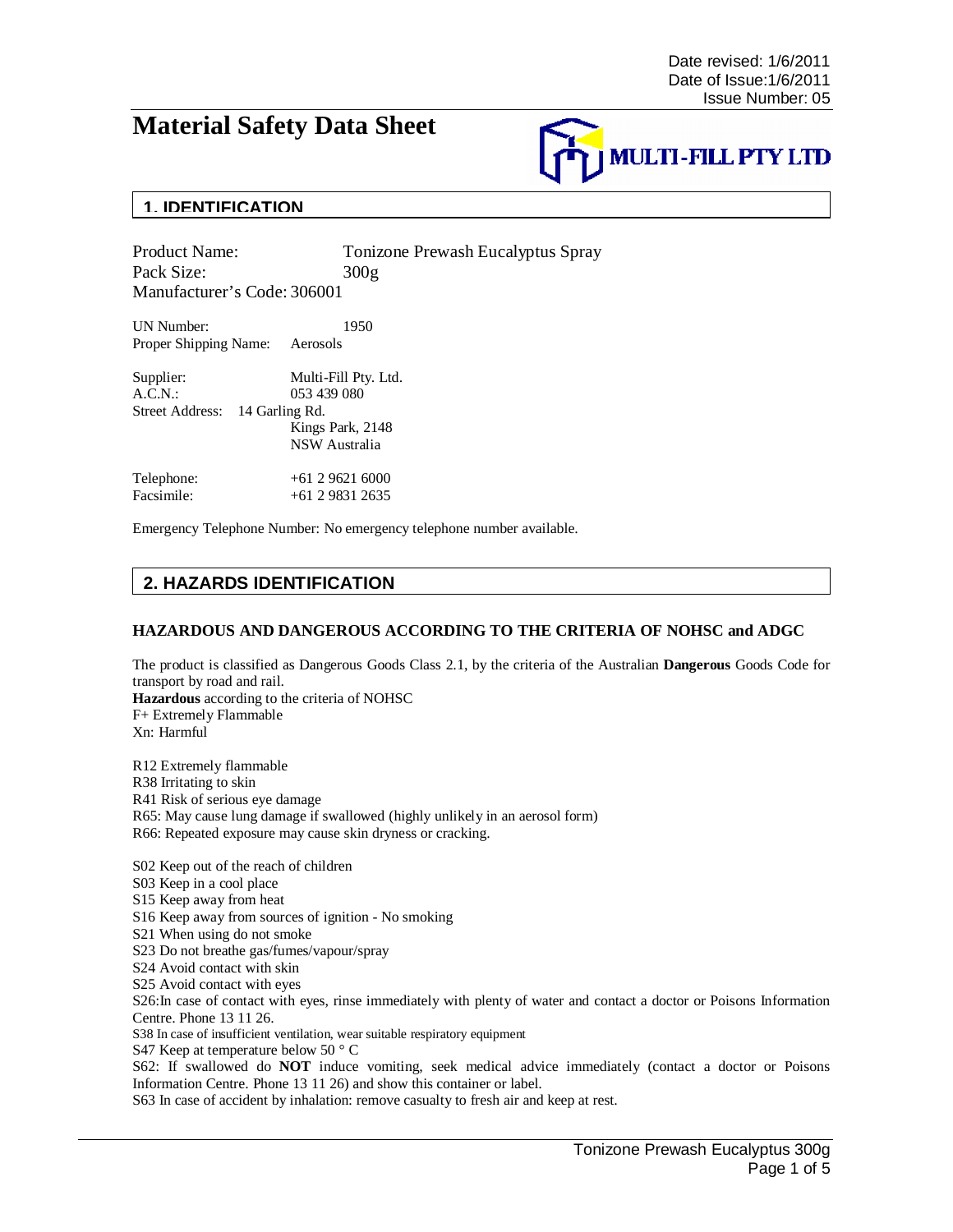"**CAUTION: HIGHLY FLAMMABLE. KEEP OUT OF REACH OF CHILDREN. PRESSURISED DISPENSER. USEIN A WELL VENTILATED AREA. DO NOT INHALE MIST. AVOID CONTACT WITH SKIN. PROTECT FROM SUNLIGHT AND DO NOT EXPOSE TO TEMPERATURES EXCEEDING 50**°**C. DO NOT PIERCE OR BURN CAN, EVEN AFTER USE. DO NOT SPRAY ON NAKED FLAME OR ANY INCANDESCENT MATERIAL. KEEP AWAY FROM SOURCES OF IGNITION – NO SMOKING. WARNING:** Intentional misuse by deliberately concentrating and inhaling contents may be harmful or fatal. **PROPELLANT: HYDROCARBON**."

### **3. COMPOSITION/INFORMATION ON INGREDIENTS**

| <b>Chemical Entity</b>                        | <b>CAS</b> Number        | Proportion $(\% w/w)$ |
|-----------------------------------------------|--------------------------|-----------------------|
| Iso Parafinic Hydrocarbon<br>C12-C15 Alcohols | 64742-48-9<br>68131-39-5 | $30-60$<br>${<}15$    |
| $N-(n-dodecyl-2-pyrollidone)$                 | 2687-96-9                | $\leq$ 1              |
| Propane/Butane                                | 74-98-6/106-97-8         | $30-60$               |
| Non-hazardous Substances                      | -                        | ${<}10$               |

All the constituents of this material are listed on the Australian Inventory of Chemical Substances

### **4. FIRST AID MEASURES**

**Skin:** Wash contaminated skin with plenty of soap and water. Remove contaminated clothing and wash before re-use. If irritation occurs seek medical advice.

**Eyes:** Irrigate with copious amounts of water for 15 minutes. In case of contact with eyes, rinse immediately with plenty of water and contact a doctor or Poisons Information Centre. Phone 13 11 26.

- Inhalation: Remove victim from exposure avoid becoming a casualty. Allow patient to assume most comfortable position and keep warm. Keep at rest until fully recovered. If breathing is laboured and patient cyanotic (blue), ensure airways are clear and have a qualified person give oxygen through facemask. If breathing has stopped, apply artificial respiration at once. In event of cardiac arrest, apply external cardiac massage. Seek medical advice.
- **Ingestion:** Give a little water to drink. **Do NOT induce vomiting**. Avoid giving milks, oils or alcohol. Seek medical advice

Advice to doctor – treat symptomatically.

### **5. FIRE FIGHTING MEASURES**

**Specific hazards:** Aerosol cans may rupture or explode when exposed to temperatures above 50ºC. Propellant is extremely flammable and heavier than air. Do not allow vapours to build up in pits or hollows.

**Fire fighting further advice:** Fight fire from protected position or use unmanned hose holders or monitor nozzles. If safe to do so, move undamaged containers from fire area. Do not approach hot containers. Cool containers with water before handling. If impossible to extinguish fire, protect surroundings, withdraw from area and allow fire to burn

Fire-fighters to wear self-contained breathing apparatus (SCBA) and protective gloves. Structural fire-fighter's uniform provides limited protection.

**Suitable extinguishing media:** For small fires use water spray, dry chemical or carbon dioxide For large fires use water spray or fog

#### **Additional Information:** The product is a **UN1950** and has a **HAZCHEM CODE : 2YE**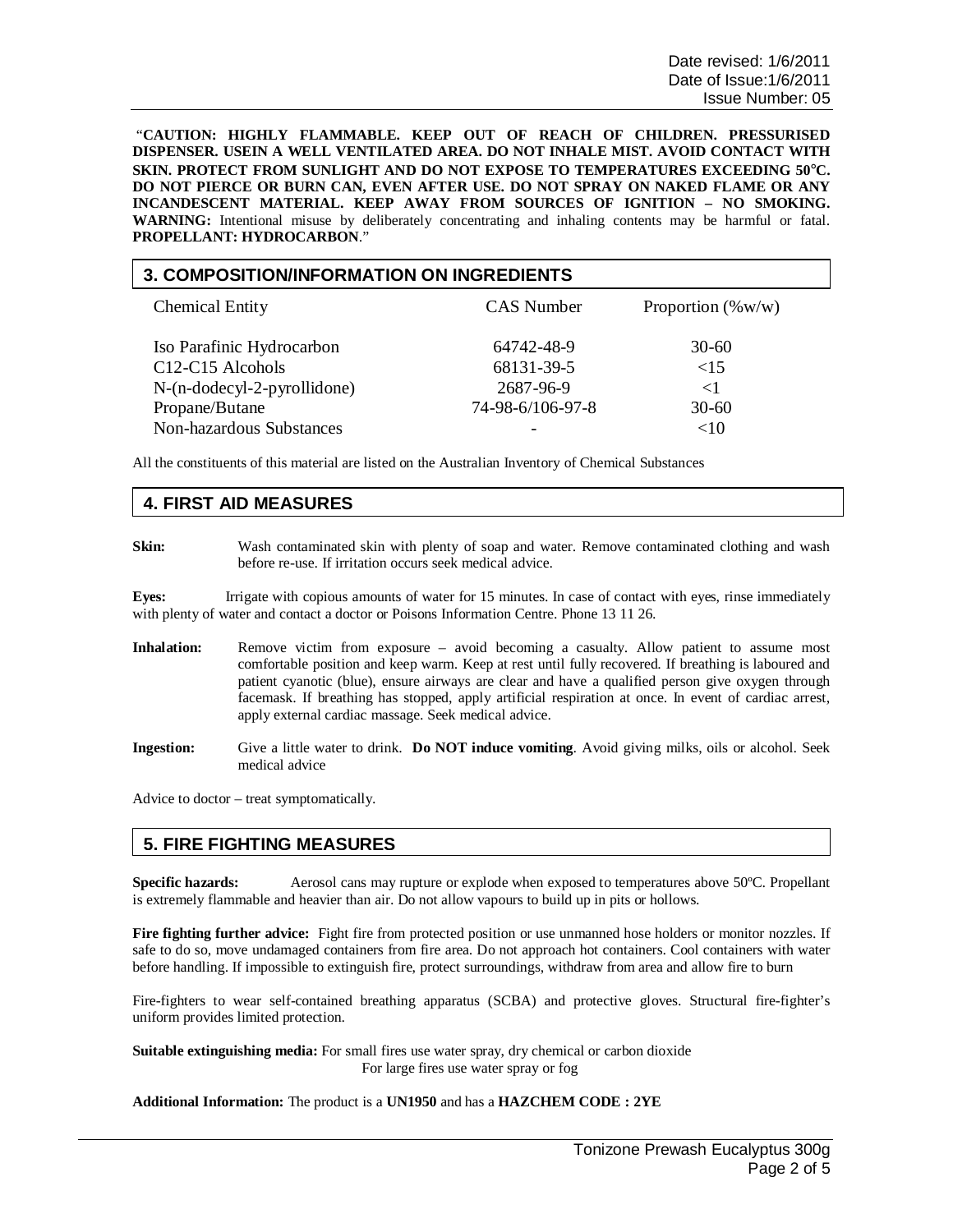### **6. ACCIDENTAL RELEASE MEASURES**

Eliminate all sources of ignition. Contain spill for disposal. Add absorbent (sand, earth, sawdust, etc.) to spill area. Keep out of drains and waterways. Dispose of adsorbed material at an approved disposal site according to local government regulations. Ventilate confined spaces well.

# **7. HANDLING AND STORAGE**

**Storage:** Store away from oxidising agents. Do not store above 50ºC. Do **NOT** allow cartons to become wet. Classified as Class 2.1(Aerosols) for the purpose of storage and handling, in accordance with the requirements of AS 2278. Refer to State and Territory Dangerous Goods regulations.

**Handling:**

No adverse health effects are expected if the product is handled in accordance with this Safety Data sheet and product label. Label states: "**CAUTION: HIGHLY FLAMMABLE. KEEP OUT OF REACH OF CHILDREN. PRESSURISED DISPENSER. USEIN A WELL VENTILATED AREA. DO NOT INHALE MIST. AVOID CONTACT WITH SKIN. PROTECT FROM SUNLIGHT AND DO NOT EXPOSE TO TEMPERATURES EXCEEDING 50**°**C. DO NOT PIERCE OR BURN CAN, EVEN AFTER USE. DO NOT SPRAY ON NAKED FLAME OR ANY INCANDESCENT MATERIAL. KEEP AWAY FROM SOURCES OF IGNITION – NO SMOKING. WARNING:** Intentional misuse by deliberately concentrating and inhaling contents may be harmful or fatal. **PROPELLANT: HYDROCARBON**."

### **8. EXPOSURE CONTROLS/PERSONAL PROTECTION**

#### **National occupational exposure limits**

The assigned value for this product is TWA 1200 mg/cubic meter (171ppm) as per MSDS for Solvent . Propane is an Asphyxiant. Butane TWA is 800 ppm

#### **Engineering measures**

Use explosion proof equipment. Use only in a well ventilated area. Do **NOT** use near naked flames.

### **Personal Protection**

At all times protect eyes and avoid direct contact with eyes. In a work environment wear gloves.

### **Flammability**

Use in well ventilated areas. Do **NOT** use near ignition sources.

### **9. PHYSICAL AND CHEMICAL PROPERTIES**

Use: Use to remove stains off clothing

Appearance: Dispenses as an aerosol spray into a turbid liquid with eucalyptus/citrus odour.

| Flashpoint:                 | -62°C                           |
|-----------------------------|---------------------------------|
| <b>Flammability Limits:</b> | $9.6\%$ (upper)<br>1.9% (lower) |
| Boiling Point (°C):         | Not Applicable                  |
| Solubility in Water:        | Insoluble                       |
|                             |                                 |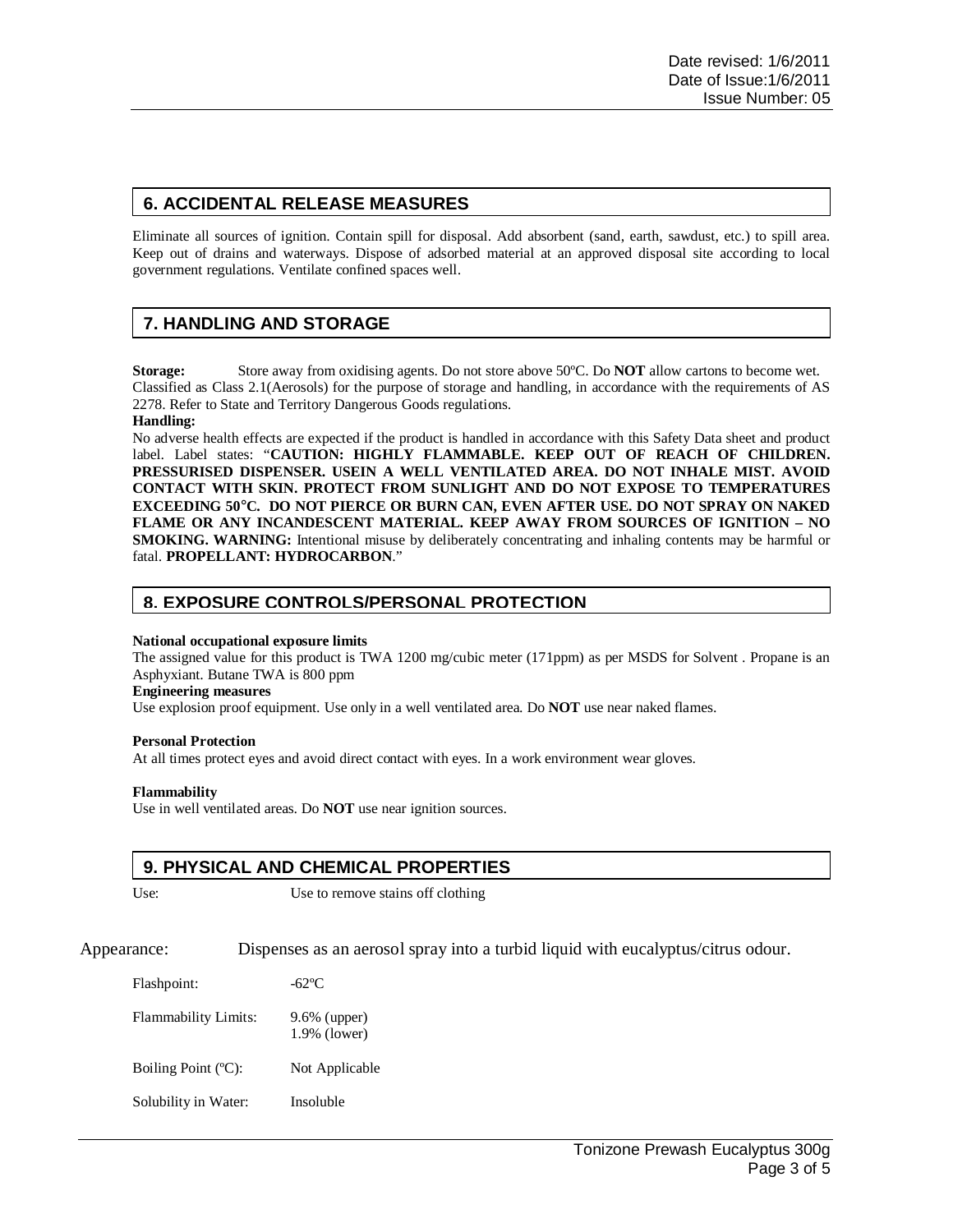Pressure (25ºC): 300 – 400kPa

Specific Gravity: 0.78/mL

# **10. STABILITY AND REACTIVITY**

Propellant can react with oxidising agents – chlorine, pool chlorine and nitric acid. Store away from oxygen cylinders, oxidising materials and ignition sources.

### **11. TOXICOLOGICAL INFORMATION**

 "**CAUTION: HIGHLY FLAMMABLE. KEEP OUT OF REACH OF CHILDREN. PRESSURISED DISPENSER. USEIN A WELL VENTILATED AREA. DO NOT INHALE MIST. AVOID CONTACT WITH SKIN. PROTECT FROM SUNLIGHT AND DO NOT EXPOSE TO TEMPERATURES EXCEEDING 50**°**C. DO NOT PIERCE OR BURN CAN, EVEN AFTER USE. DO NOT SPRAY ON NAKED FLAME OR ANY INCANDESCENT MATERIAL. KEEP AWAY FROM SOURCES OF IGNITION – NO SMOKING. WARNING:** Intentional misuse by deliberately concentrating and inhaling contents may be harmful or fatal. **PROPELLANT: HYDROCARBON**."

**Acute Effects**

- **Skin contact:** Contact with skin may result in mild irritation
- **Eye contact:** An eye irritant
- **Inhalation:** Vapour is a mild irritant. Inhalation of vapour can result in headaches, dizziness and possible nausea. Inhalation of high concentrations can produce central nervous system depression, which can lead to loss of coordination and impaired judgement.

**Ingestion:** Ingestion can result in nausea, vomiting and diarrhoea.

#### **Chronic Effects**

No chronic systemic effects reported from industrial exposures. Carcinogenicity, Mutigenicity, Teratogenicity : No Known effect.

### **12. ECOLOGICAL INFORMATION**

Avoid contaminating waterways, product his harmful to aquatic organisms and the environment.

### **13. DISPOSAL CONSIDERATIONS**

Aerosols should be completely empty before disposing. Recycle can if a facility is available or place can in household rubbish